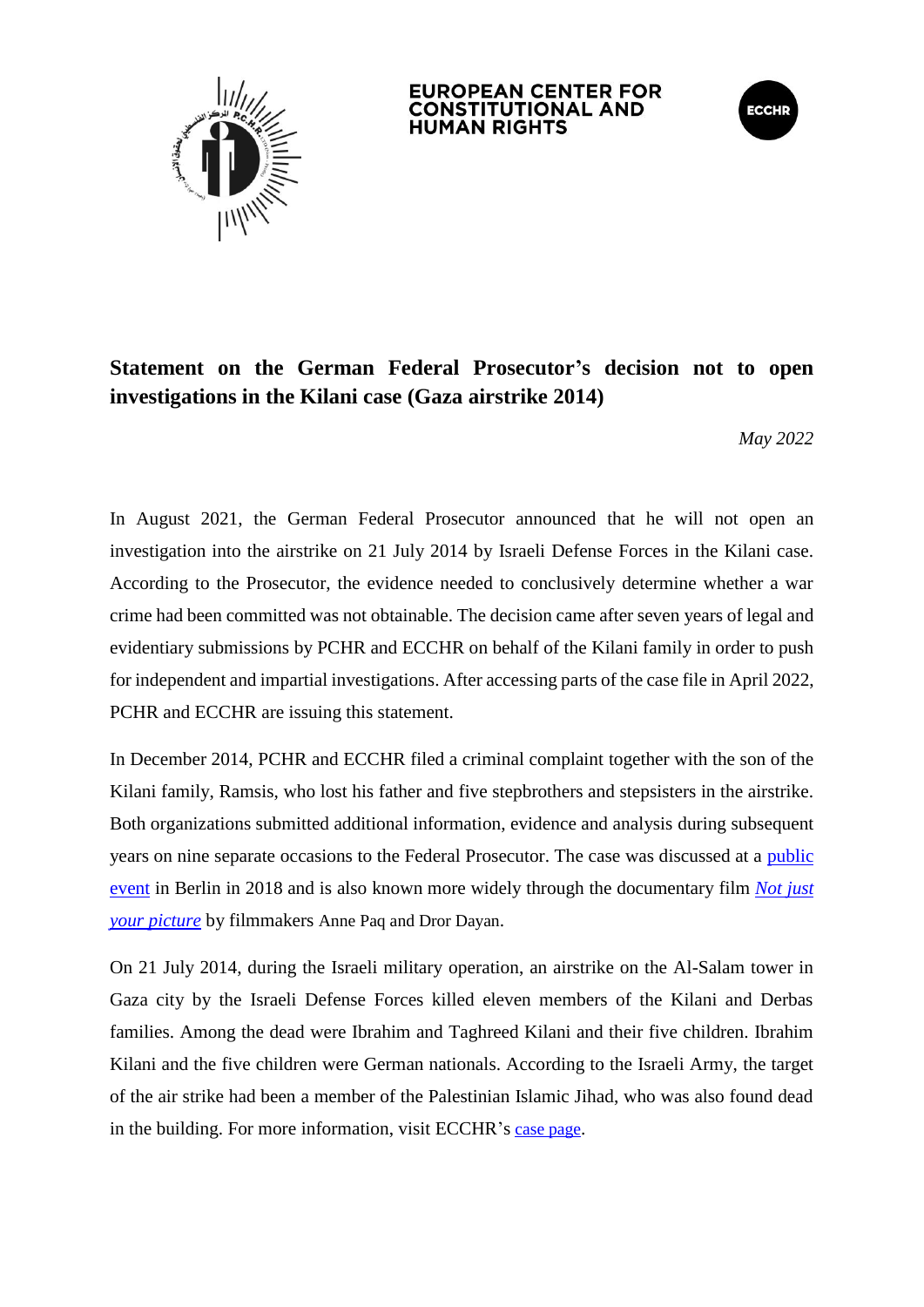#### **The use of double standards**

The German Federal Prosecutor's decision stands as emblematic of the [double standards](https://www.ecchr.eu/en/topic/double-standards/) applied in cases against powerful actors. The approach taken by the Prosecutor did not follow standard procedures and lines of argumentation, especially with regard to the German citizenship of some of the victims.

### *a. Strong link to Germany*

In cases that concern German citizens as victims of a crime abroad, it is standard procedure and a legal obligation under German law and practice to open formal investigations and to seek interstate cooperation not only through diplomatic, but also legal channels. The main reason for this is because citizenship necessitates a strong connection to Germany, in contrast to cases investigated on the basis of the principle of universal jurisdiction, in which a crime was committed abroad and neither the alleged perpetrator nor the victim is German. In the present situation, the Prosecutor failed to swiftly open an investigation, despite the severity of the alleged crime involving the death of eleven civilians (among them six German citizens), a strong link to Germany through the citizenship of the victims, and close ties to German family members living in North Rhine-Westphalia. Moreover, the Prosecutor decided to close the case without opening any investigations whatsoever and also stated that this was indeed an exception, as he would usually have proceeded with opening a formal investigation. Section 153f § 2 of the German Code of Criminal Procedure (Strafprozessordnung – StPO) does indeed provide the option for the Prosecutor to close cases under universal jurisdiction, however, only under the precondition that *no* German citizen is a victim of the alleged international crime. Here, the situation is exactly the opposite: German citizens were victims of an international crime abroad, which entails that the Prosecutor is obligated to open an investigation.

#### *b. Invoking domestic proceedings and remedies*

Contrary to the legal obligation to prosecute that stems from the principle of compulsory prosecution in cases where German nationals are involved in a crime (Legalitätsprinzip), the Prosecutor invoked an exception and thus applied double standards with respect to German victims in Gaza and their relatives in Germany vis à vis other situations. The reasons brought forward by the Prosecutor for this exception do not justify the decision to not even open formal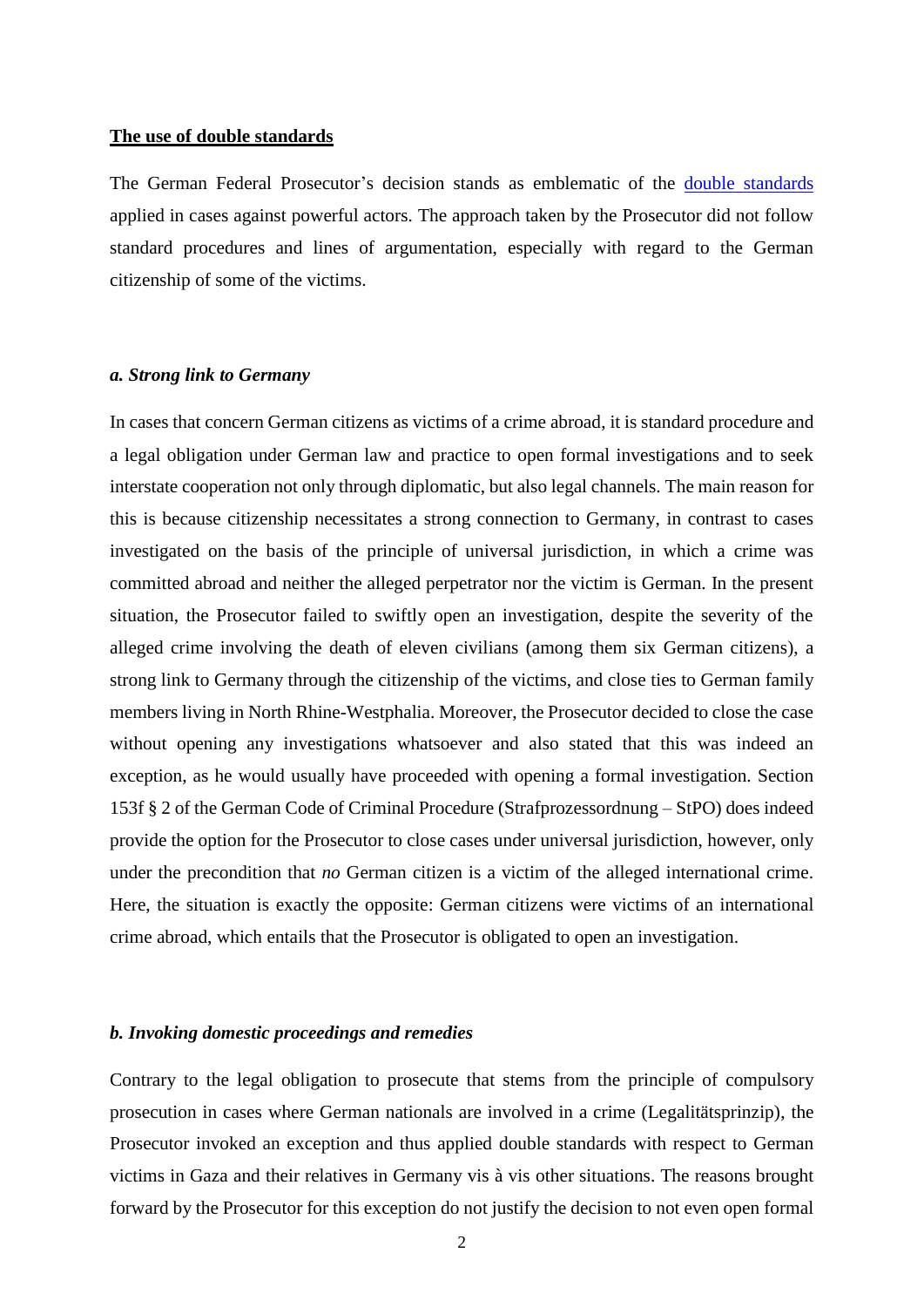investigations. He argued that there was an Israeli investigation by the Military Advocate General into the incident with the conclusion that no further investigative steps would need to be taken, as there was no "reasonable suspicion of criminal misconduct." PCHR challenged this decision before the Israeli Attorney General, however without success. In the case before the German Federal Prosecutor, PCHR and ECCHR upheld that the Military Advocate General is not independent, inter alia, according to the report by the United Nations High Commissioner for Human Rights entitled "Ensuring accountability and justice for all violations of international law in the Occupied Palestinian Territory including East Jerusalem," UN Doc. A/HRC/37/41, 19 March 2018, §§ 11-14. The Federal Prosecutor ignored the arguments and material submitted by PCHR and ECCHR on this matter, and instead declared that he could not interfere in domestic affairs, especially after a domestic decision had been reached and in a case where all domestic remedies had not yet been exhausted. PCHR, indeed, did not fully exhaust local remedies after the decision in the Attorney General's review process by seizing the High Court of Justice with the matter. The Israeli High Court of Justice applies a very high and strict standard of review and even when referring cases back to the (non-independent) Military Advocate General, the latter would still have a wide margin of discretion when issuing a new decision. The failures, lack of independence, and predictable outcomes were argued in an ECCHR expert opinion submitted in 2018 to the Federal Prosecutor.

In many other cases, the Federal Prosecutor did not require any legal steps to be taken domestically – let alone the exhaustion of all local remedies – by victims or their relatives in their respective jurisdictions, e.g. in Syria, Iraq, The Gambia or Sri Lanka, before proceeding with an investigation, and rightly so. International criminal justice does not require the exhaustion of domestic remedies before pursuing the case before foreign courts, especially considering that it is often very unrealistic for victims and their families to seize domestic courts with cases against the domestic armed forces or secret services.

## *c. Invoking functional immunity for crimes under the regular Code of Crimes although conjoined with an alleged international crime*

The Prosecutor is in line with the Federal Court of Justice's decision of 28 January 2021 (BGH, 28. January 2021 - 3 StR 564/19) not to apply functional immunity for war crimes. It is, however, legally untenable that the Prosecutor argued that functional immunity would per se hinder the prosecution of the crime of murder (Section 211 of the German Criminal Code) regardless of whether or not that potential murder was committed in the same act as a potential